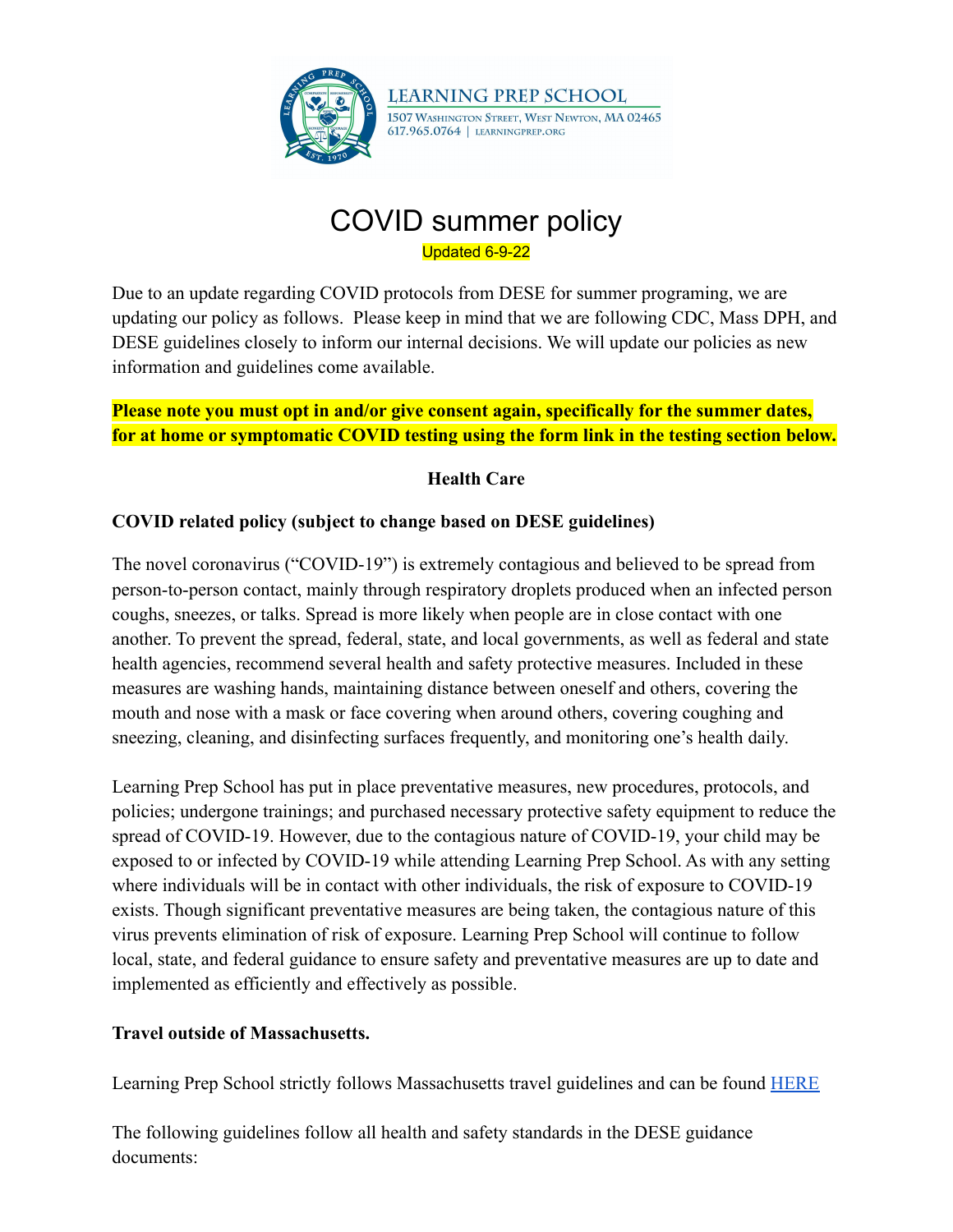#### **Before coming to school or getting on the bus.**

Families should assess their child's state of wellness before leaving home for school. If the student has any symptoms of COVID-19, they should not attend school. The family should notify their building administrator that the child will be absent and the reason for the absence. The school nurse will follow-up with the family regarding the child's symptoms, whether the child was seen by a medical professional, and any testing that was done. The child can return to school once cleared by the school nurse.

It is important for our families to know that the symptoms of COVID-19 mimic the symptoms of many other illnesses. To protect all students and staff, any symptoms of COVID-19 will be treated as a suspected case until determined otherwise.

These symptoms include:

- *●* Fever (100.0° Fahrenheit or higher), chills, or shaking chills
- *●* Difficulty breathing or shortness of breath
- *●* New loss of taste or smell
- *●* Muscle aches or body aches
- *●* Cough (not due to other known cause, such as chronic cough)
- *●* Sore throat, when in combination with other symptoms
- *●* Nausea, vomiting, or diarrhea when in combination with other symptoms
- *●* Headache when in combination with other symptoms
- *●* Fatigue, when in combination with other symptoms
- *●* Nasal congestion or runny nose (not due to other known causes, such as allergies) when in combination with other symptoms

Students and staff **must** stay home if they do not feel well. This is very important in preventing the spread of COVID-19.

#### **Masks/face coverings.**

Masking is recommended, but not mandatory for students and staff. Masks should be a cloth, surgical, KN95 or N95 covering for nose and mouth. KN95 or N95 are recommended. Bandanas, scarves, and other articles of clothing are not acceptable substitutes for cloth masks designed to cover the nose and mouth. Face shields cannot be used instead of a mask, though they can be worn in addition to masks.

These masks/face coverings are to be provided by the student/family, but extra disposable masks will be on campus as a backup.

Reusable masks/face coverings provided by families should be washed by families daily.

#### **Attestations.**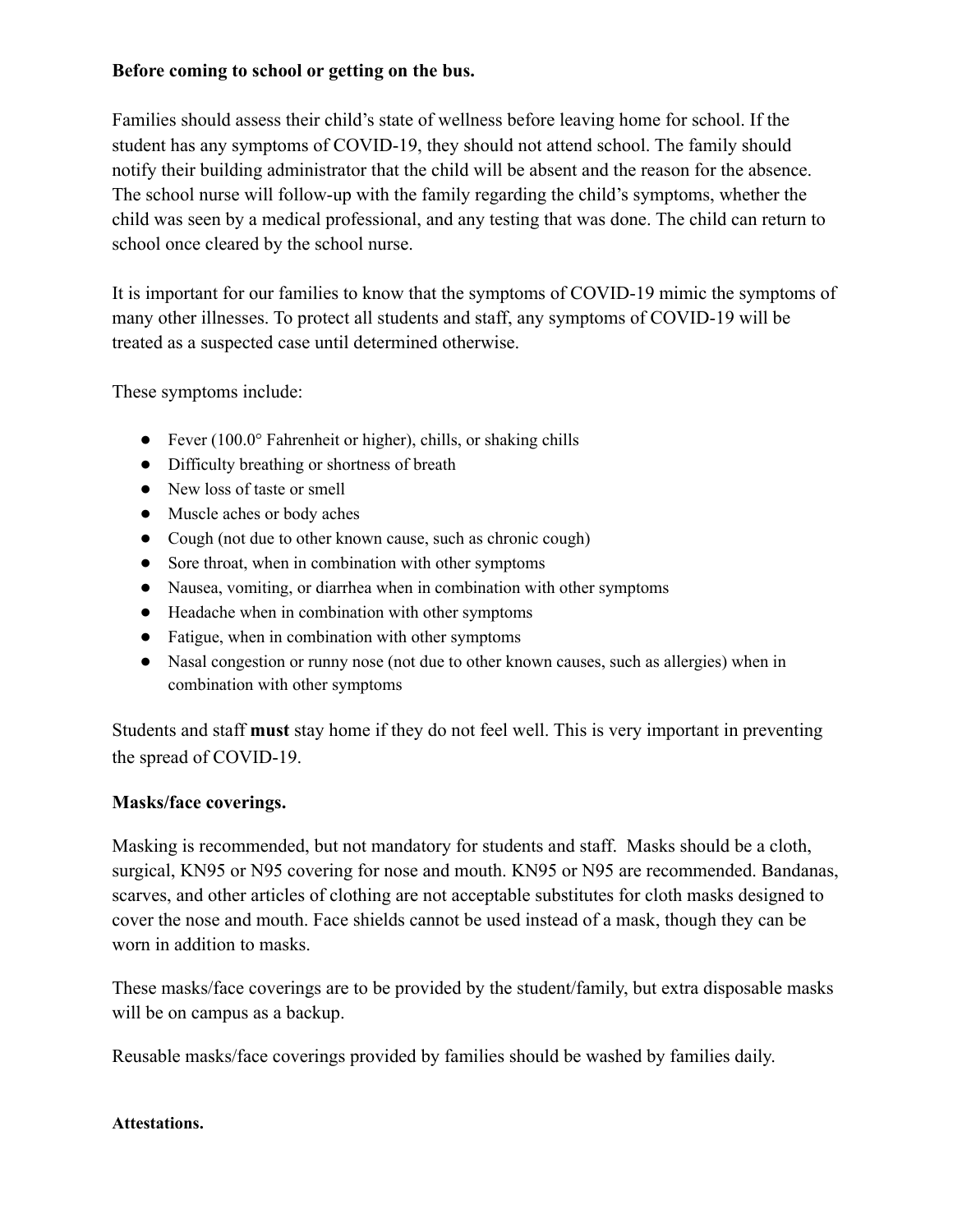All staff and families must fill out a health attestation at the start of the summer program.

### **COVID-19 related isolation space.**

There are 2 isolation rooms on either side of the nurse's office for students or staff who display COVID-19 symptoms. There is also a designated exit door in the area for symptomatic staff or students.

Throughout the following protocols, remember that when the guidance states that a student will isolate and get dismissed, that student will be monitored by the Learning Prep School nurse and will be in this dedicated isolation space.

#### **Testing Program**

At Learning Prep School, keeping your students safe and in school is our top priority. We are writing to let you know, in accordance with the Department of Elementary and Secondary Education (DESE) and the Department of Public Health (DPH), our school is updating our COVID-19 Testing Program, effective during the summer program only, **July 11th through July 29th**. We are opting into an at-home testing program that will increase testing of our participating students and staff, regardless of vaccination status. In addition to this new at-home antigen test option, we will continue with symptomatic testing during the week with additional consent. As part of this program, we are not using Test and Stay protocols or doing contact tracing for in-school close contacts. This means that if your child is a potential contact in school, they may continue to come to school and do not have to quarantine. This at-home testing opportunity is voluntary and only those who opt-in will receive tests. We strongly encourage you to fill out the form by **July 11th** to opt-in. If you have questions, please contact Gretchen Petersen at [gpetersen@learningprep.org](mailto:gpetersen@learningprep.org) or 617-965-0764 x1208

### **COVID-19 Testing Programs in our Schools:**

- **At-Home Rapid Antigen Testing** during the summer program from July 11th July 29th. Tests, in packs of 2, will be distributed on Thursdays, every 2 weeks, **beginning July 11th to be administered that afternoon and on Sundays before 4:00pm.**
- **Symptomatic Testing** will be administered for those who present with COVID symptoms during the summer program hours
- **The At-Home testing OPT-IN and symptomatic testing CONSENT** 1. Please fill out the form for testing to begin.

# Covid at home and [symptomatic](https://forms.gle/M8srtBZUPBaUypqK9) testing FORM

#### **Overview: At-Home Rapid Testing Program**

- **About the Test**: [iHealth](https://ihealthlabs.com/) is a 15-minute at-home FDA-approved rapid antigen test
- **Opt-In:** To participate, you must opt in by completing the form above. By opting in, you will agree to review the training materials for test administration, report positive test results, and administer the tests according to LPS guidelines (Sundays before 4:00pm) and training links below. **If you do not opt in, you will not receive at home tests.**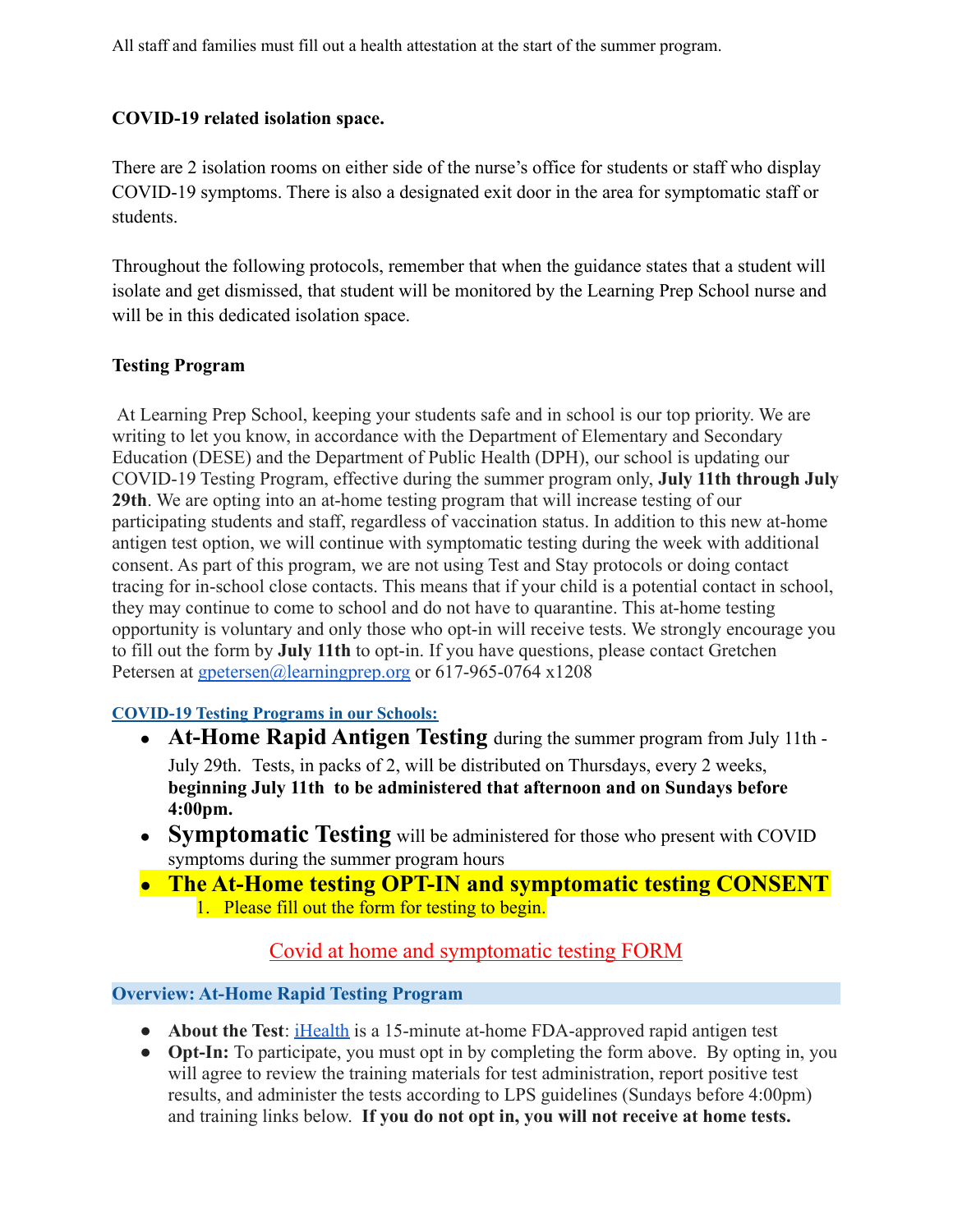- **Weekly**: Every two weeks you will receive an iHealth at-home rapid test kit. Each kit contains two individual tests. You will administer one test each week on Sunday, before 4:00pm.
- **Reporting Positive Test Results:** If you test positive on an at-home antigen test, you will report the positive result to Gretchen Petersen at [gpetersen@learningprep.org](mailto:gpetersen@learningprep.org) or 617-965-0764 x1208. LPS will keep the results confidential and will not make individual results public. In addition, it is strongly recommended that you inform your healthcare professional of the positive result.
- **Easy, Free, and Flexible**: This test is administered at home (not at school), reducing the burden on school staff and time to administer tests and increasing your flexibility to do testing in the home for free.

#### **Training - How do I administer the test?**

- [Click here](https://www.mass.gov/lists/covid-19-self-test-at-home-instructions-graphic) for a **full "how to"** written guide in various languages
- [Click here](https://www.youtube.com/watch?v=XAzos3k6aCY&t=14s) for a **video** of an individual self-testing

#### **How do I submit results?**

- **Submit Results**: You must submit positive test results by contacting Gretchen Petersen at [gpetersen@learningprep.org](mailto:gpetersen@learningprep.org) or 617-965-0764 x1208
- **Confidentiality**: Positive test results are shared with your school district for informational purposes only. Individual results will remain confidential, and they will never be made public.



### **DESE/DPH protocols for responding to COVID scenarios (subject to change)**

Learning Prep School follows the most updated DESE/DPH guidance regarding close contacts and responding to COVID scenarios as outlined below.

# **Testing and quarantine response protocols**

This section outlines testing and quarantine response protocols for individuals – students and staff – who test positive for COVID-19, and symptomatic individuals. Each scenario outlines the duration of any quarantine or isolation, the conditions to be met in order for the individual to return to school, and any additional considerations.

#### **Overview of Protocol Categories:**

- Protocol A: For individuals who test positive for COVID-19
- Protocol B: Protocol for symptomatic individuals